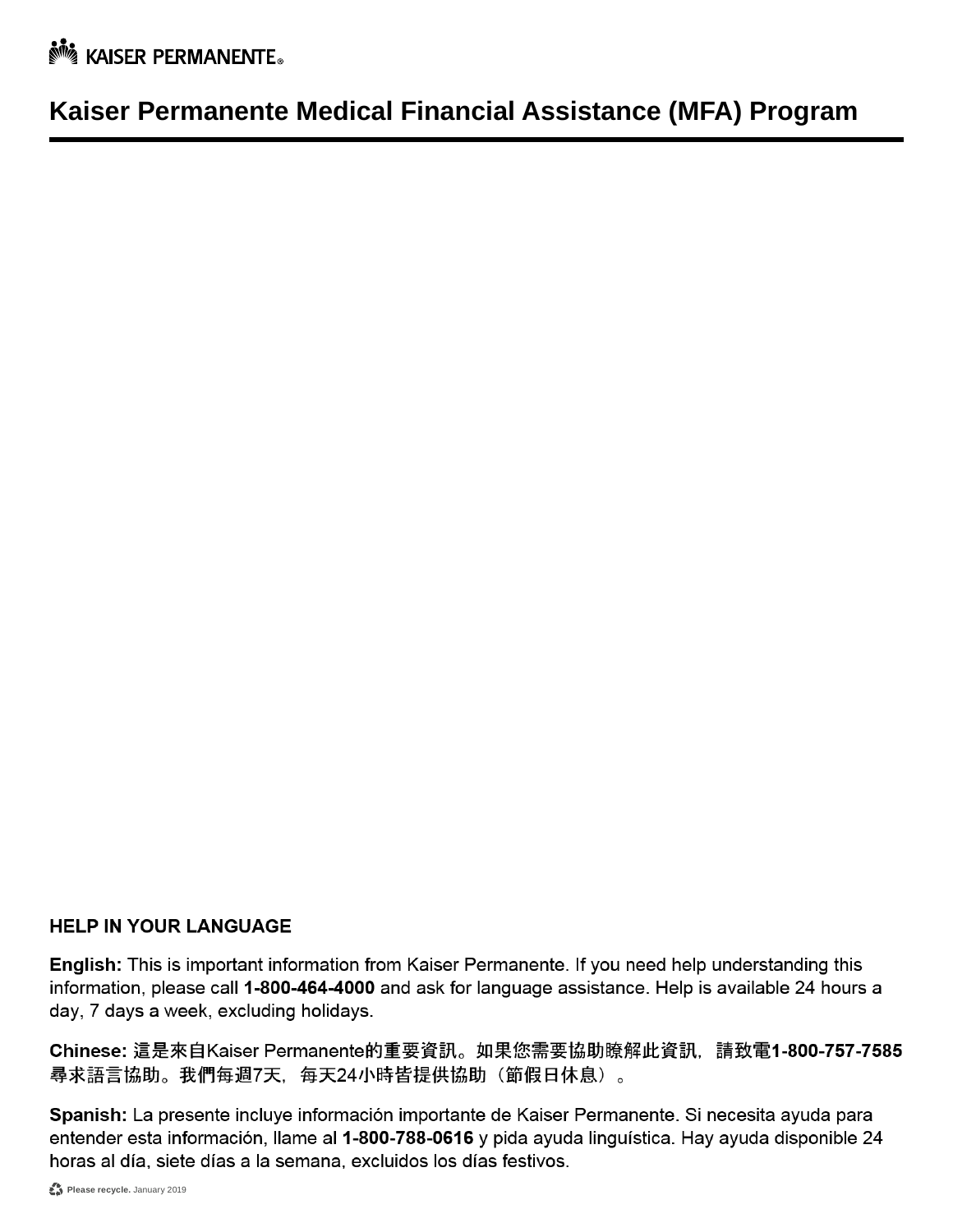## **Kaiser Permanente Medical Financial Assistance (MFA) Program**

If you need help paying for health care services or prescriptions you've gotten, or are scheduled to get, from Kaiser Permanente, our MFA program may be able to help you.

### **How the program works**

- The program offers temporary "awards" to help qualified applicants pay for care based on their financial needs.
- It's available to all Kaiser Permanente patients, whether you're a member or not.
- If awarded, the program will cover emergency or medically necessary care from Kaiser Permanente providers or at Kaiser Permanente facilities for a specified time period.

### **How to qualify**

#### **You must meet one of the following eligibility requirements:\***

**1.** Your gross household income is no more than 350% of the federal poverty level.

\* **Note:** If your gross household income is more than 350% of the federal poverty level and/or you're a Kaiser Permanente member with a deductible plan in California, you must meet the criterion below.

- **2.** Your out-of-pocket health care costs for emergency or medically necessary care, dental care, and medication over a 12-month period are equal to or more than 10% of your gross household income.
	- Out-of-pocket costs include copays, coinsurance, and deductible payments.
	- Out-of-pocket costs do not include any payments for your health plan itself, like your monthly premium.

| 350% of federal<br>poverty level guidelines |                                                |           |  |  |  |  |
|---------------------------------------------|------------------------------------------------|-----------|--|--|--|--|
| If your<br>household                        | Your household income<br>must be no more than: |           |  |  |  |  |
| size is:                                    | Monthly                                        | Annually  |  |  |  |  |
|                                             | \$3,643                                        | \$43,715  |  |  |  |  |
| 2                                           | \$4,932                                        | \$59,185  |  |  |  |  |
| 3                                           | \$6,221                                        | \$74,655  |  |  |  |  |
| 4                                           | \$7,510                                        | \$90,125  |  |  |  |  |
| 5                                           | \$8,800                                        | \$105,595 |  |  |  |  |
| ճ                                           | \$10,089                                       | \$121,065 |  |  |  |  |

Visit **aspe.hhs.gov/poverty** to find the guidelines for larger households.

#### **Have questions?**

For more information about qualifying for the MFA program, or to see which health care services it pays for, visit **www.kp.org/mfa/ncal**.

#### **If you don't have health insurance, you may be required to apply for it.**

- Because the MFA program only provides temporary financial awards, we may require you to apply for coverage that will cover you in the long term. This could include any other public or private health programs you're eligible for — like Medi-Cal or subsidized plans available on the health insurance marketplaces.
- We may ask you to show proof that you've applied to these programs, or that you've been approved or denied by them. But you may still be able to get financial help from the MFA program while waiting for a decision from these other programs.
- For more information about other health coverage you may be eligible for, visit **healthcare.gov** or call **1-800-318-2596.**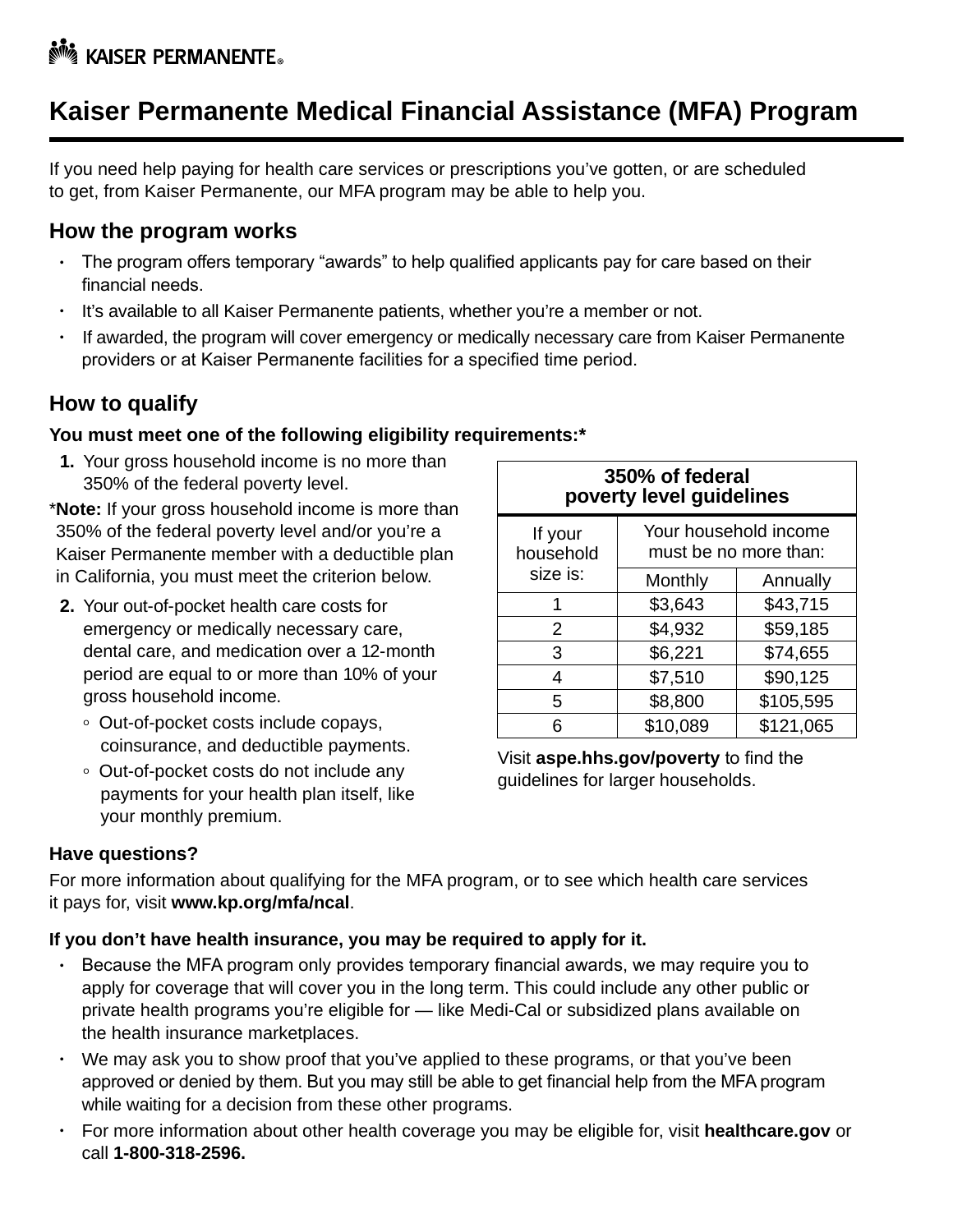### **How to apply**

If you meet the eligibility requirements, you can apply in any of these ways.

| <b>Mail it</b> | Complete the MFA application on the following page.<br>Mail your completed application to:<br>Kaiser Permanente MFA Program<br>PO Box 30006<br>Walnut Creek, CA 94598                   |
|----------------|-----------------------------------------------------------------------------------------------------------------------------------------------------------------------------------------|
| Fax it         | Complete the MFA application on the following page.<br>Fax your completed application to 1-800-687-9901.                                                                                |
| Drop it off    | Complete the MFA application on the following page.<br>Drop off your completed application at the Patient Financial<br>Operations at any Kaiser Permanente facility.                    |
| Call us        | Call us at 1-800-390-3507 (TTY 711), Monday through Friday,<br>8:00 a.m. to 5:00 p.m. PST.<br>Be prepared to provide the information listed on the MFA<br>application on the next page. |

**Important:** When applying by mail or fax, or dropping off your application in person, please be sure to fill out the application as much as you can. Any missing information may delay the application process.

#### **What to expect after you apply**

After we review your completed application, we'll let you know one of the following outcomes:

- Your application was approved and you'll get a financial award.
- To complete your application, we need additional information or paperwork, which you can send us in the mail or drop off in person; this could include proof of income or copies of your out-of-pocket expenses.
- Your application was denied and why it was denied, in which case you can appeal our decision.

#### **Need help?**

If you have any questions or need help with your application, please call **1-800-390-3507** (TTY **711**), Monday through Friday, 8:00 a.m. to 5:00 p.m. PST. You can also talk to a financial counselor at any Kaiser Permanente location.